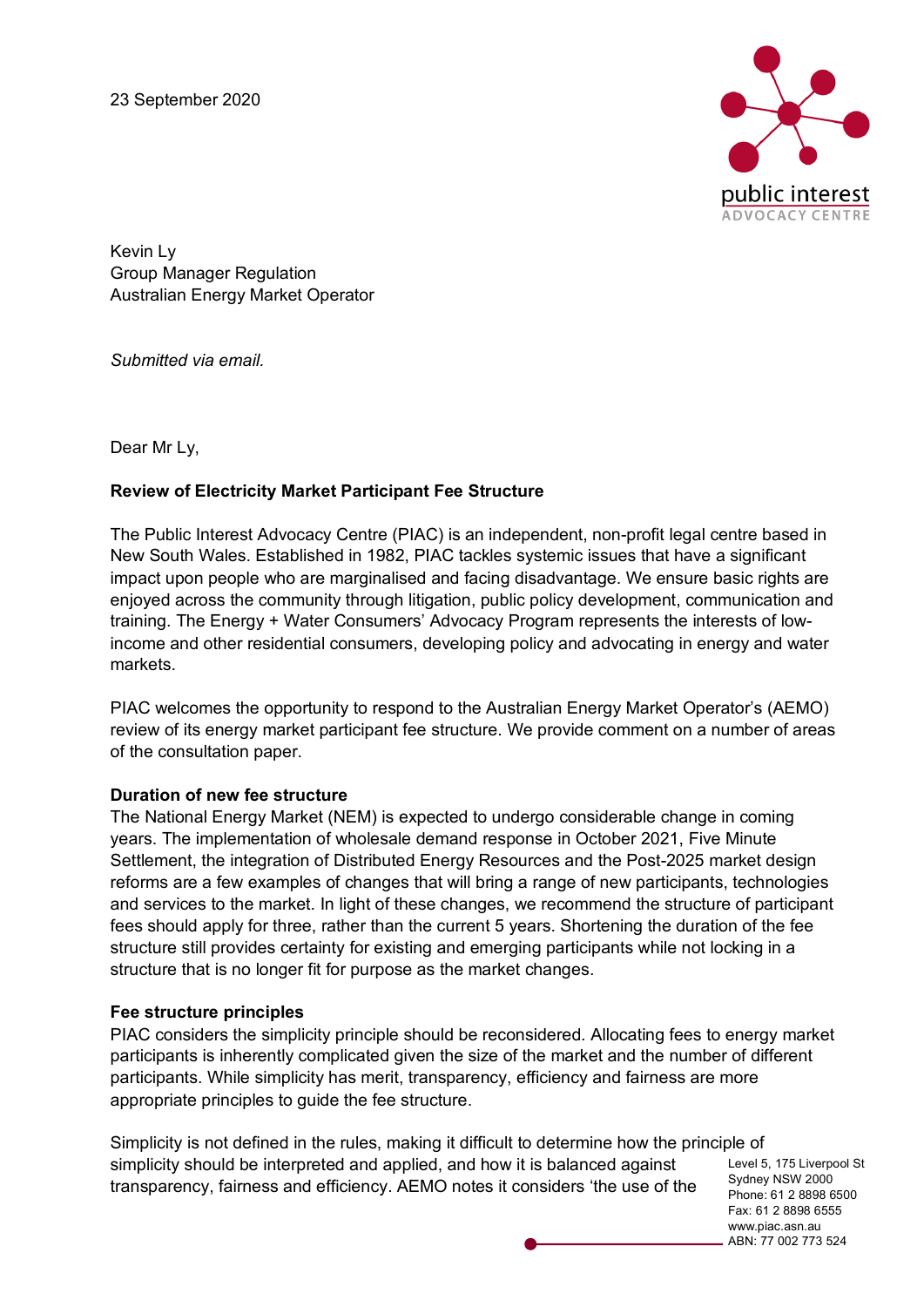word "simple" in this context also involves a degree of transparency'<sup>1</sup>. We suggest updating the principle of simplicity to more clearly outline how efficiency, transparency and fairness should be considered in allocating fees.

## **Generator fees**

AEMO notes Scheduled, Semi-scheduled and Non-scheduled market generators all currently pay fees on an identical basis. It also notes since the last fee determination there has been (and will be going forward) a significant increase in the number of Semi-scheduled and Nonscheduled generators, and AEMO is expecting greater challenges with modelling, controlling and operating the power system, potentially resulting in greater AEMO involvement in the market. In light of this change, we consider it may be appropriate to review the division of costs between Market generator categories to make it more reflective of involvement in AEMO's revenue requirements. This review should particularly consider how changing the cost allocations meets 'non-discriminatory' and 'reflective of involvement' principles.

## **Fees for non-energy synchronous services**

We would welcome further consideration of whether providers of non-energy synchronous services attract a fee.

## **Electricity Retail Markets**

Fees recovered from retailers will be passed through to consumers. We welcome more consideration of the likely impacts of a reallocation of fees currently recovered through the electricity Full Retail Competition service. However we stress, in any reallocation AEMO should be able to demonstrate that consumers benefit from the product of fees they will implicitly pay through their retailer.

#### **DER integration**

AEMO requires funding for programs across five work streams aimed at better integrating Distributed Energy Resources (DER) into the power system. We are concerned projects in the DER integration workstream are vaguely defined, dissimilar to each other and it is unclear how costs will be allocated from it.

Much of the DER integration work cited by AEMO primarily relates to or benefits small customers and/or inverter-connected DER. The consultation paper does not distinguish which of these programs the costs relate to. Under the demand response mechanism to be implemented in October 2021, DRSPs can only be engaged by large customers, and their demand response capabilities may not rely on inverter-connected DER. As such, DRSPs may not benefit from the majority of projects in the DER workstream.

We recommend further consideration of how costs of the DER integration work are allocated, in particular whether actual benefit is being seen by participants to which fees are being applied.

## **Registration fees**

We support AEMO reviewing registration fees in light of considerable macro-economic and energy system changes since they were last reviewed in 2018. We also recommend AEMO examine how it can lower barriers to entry for smaller, new participants while still maintaining cost-reflective pricing, for example through simultaneously processing multiple, similar applications from the same applicant.

 <sup>1</sup> AEMO, August 2020. *Electricity Fee Structure Consultation Paper, p.11.* https://aemo.com.au/- /media/files/stakeholder\_consultation/consultations/nem-consultations/2020/electricity-market-participantfee-structure-review/final-aemo-electricity-fee-structure-consultation-paper\_aug-2020.pdf?la=en